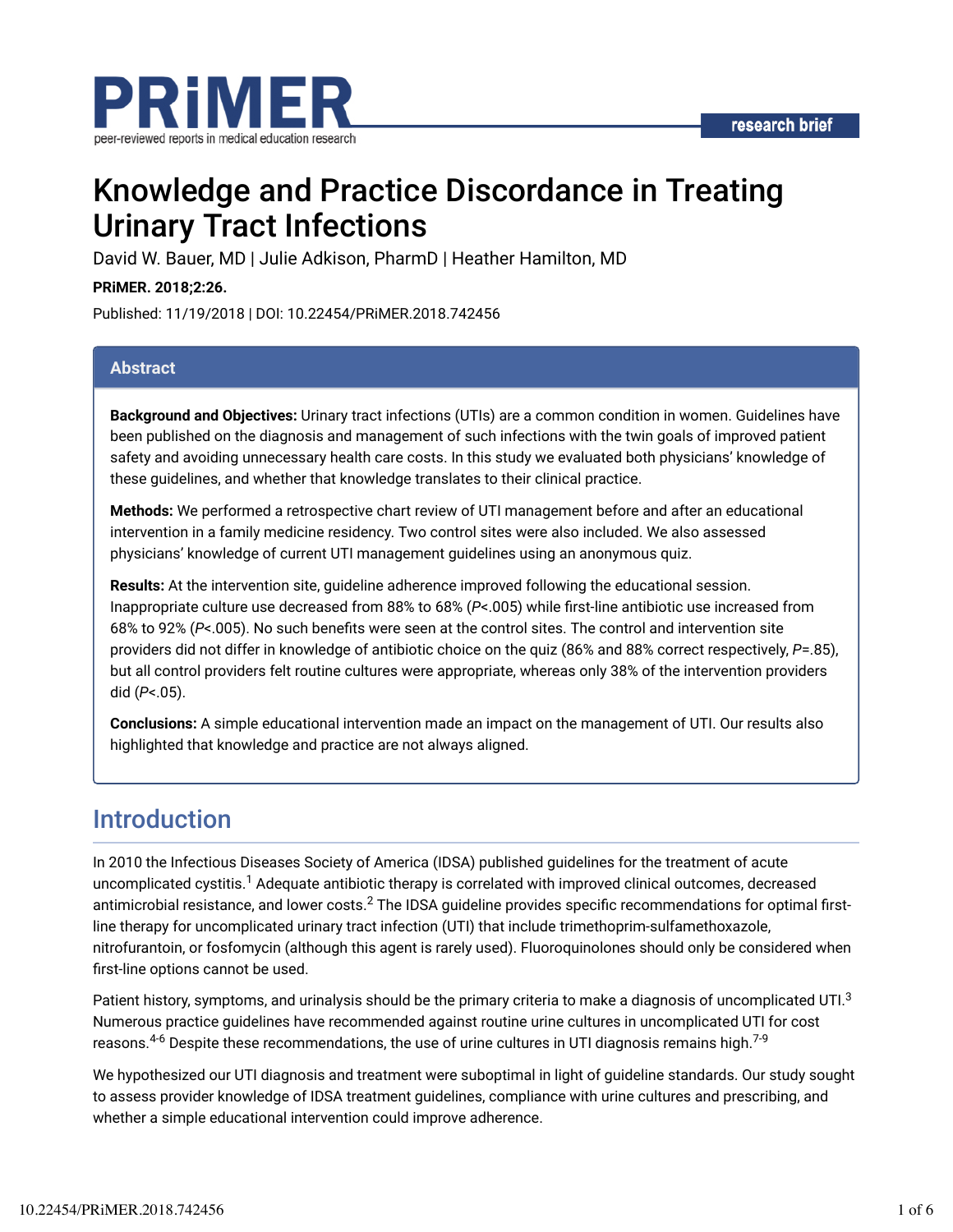## **Methods**

The University of Texas Institutional Review Board approved the study. The intervention site was a family medicine residency with 42 residents, 12 faculty, and one physician assistant. The control sites were two clinics staffed by two family physicians and five nurse practitioners. All three sites were located in the same city. The study consisted of two components: a retrospective chart review, and a knowledge assessment.

#### *Chart Review*

A random sample of female patients between the ages of 18 and 65 years with dysuria were included in a retrospective chart review. Patients were excluded if they had known lower or upper tract malignancy, were pregnant, had signs of systemic infection, recent instrumentation, dank tenderness, vaginal discharge, renal dysfunction, a ureteral stent or a UTI in the prior 3 months. All providers were included.

Data collected included age, urinalysis findings, urine culture results, antibiotic choice, and antibiotic allergies or contraindications. The first set of data was collected from visits between January 2016 and August 2016, prior to an educational intervention that took place in September, 2016. The second set of data was collected after the intervention, between October 2016 and March 2017.

#### *Educational Intervention and Knowledge Quiz*

The educational intervention delivered was a noon conference on best practices in diagnosing and managing UTI, followed by a summary highlighting the important points of the IDSA guideline emailed to providers. Only providers at the intervention site received this material. We used Qualtrics survey software to send an anonymous quiz to providers to evaluate guideline knowledge. Data from the chart review were analyzed using the Analyse-it software package, version 4.60.1.

### **Results**

#### *Chart Review*

Two random samples of charts were reviewed at each site. The first were patients seen prior to the educational intervention, and the second were patients seen postintervention. At the intervention site, 124 patients were included, and 91 were included at the control sites. Sample size did not allow analysis of effect size by provider type.

### *Use of Culture*

A binomial logistic regression analysis was performed using independent variables of time (before vs after the intervention) and location (control site vs intervention site), and a dependent variable of likelihood of ordering a culture. This analysis demonstrated no significant change in culture ordering in the control group (97% before, 94% after), but a significant decrease in inappropriate culture ordering in the intervention group (88% to 68%, P<.005; Figure 1).

### *Antibiotic Choice*

A similar analysis was performed using the same independent variables and a dependent variable of empiric antibiotic choice (first line or not). Again, a binomial logistic regression analysis revealed the intervention site (68% to 92%, P<.005) saw an increase in first-line antibiotic use following the intervention, but the control site did not (42% to 41%, NS; Figure 2).

Empiric antibiotics prescribed fell into four classes: β-lactams, duoroquinolones, nitrofurantoin, and trimethoprimsulfamethoxazole (no prescriptions for fosfomycin were found). While the control groups' prescribing pattern changed somewhat between the two intervals, the proportion of first-line agents did not (*P*=0.96). Rather, there was an increase in nitrofurantoin and corresponding decrease in trimethoprim-sulfamethoxazole. In other words, one first-line agent was replaced with another. In contrast, there was a highly significant increase in first-line treatment at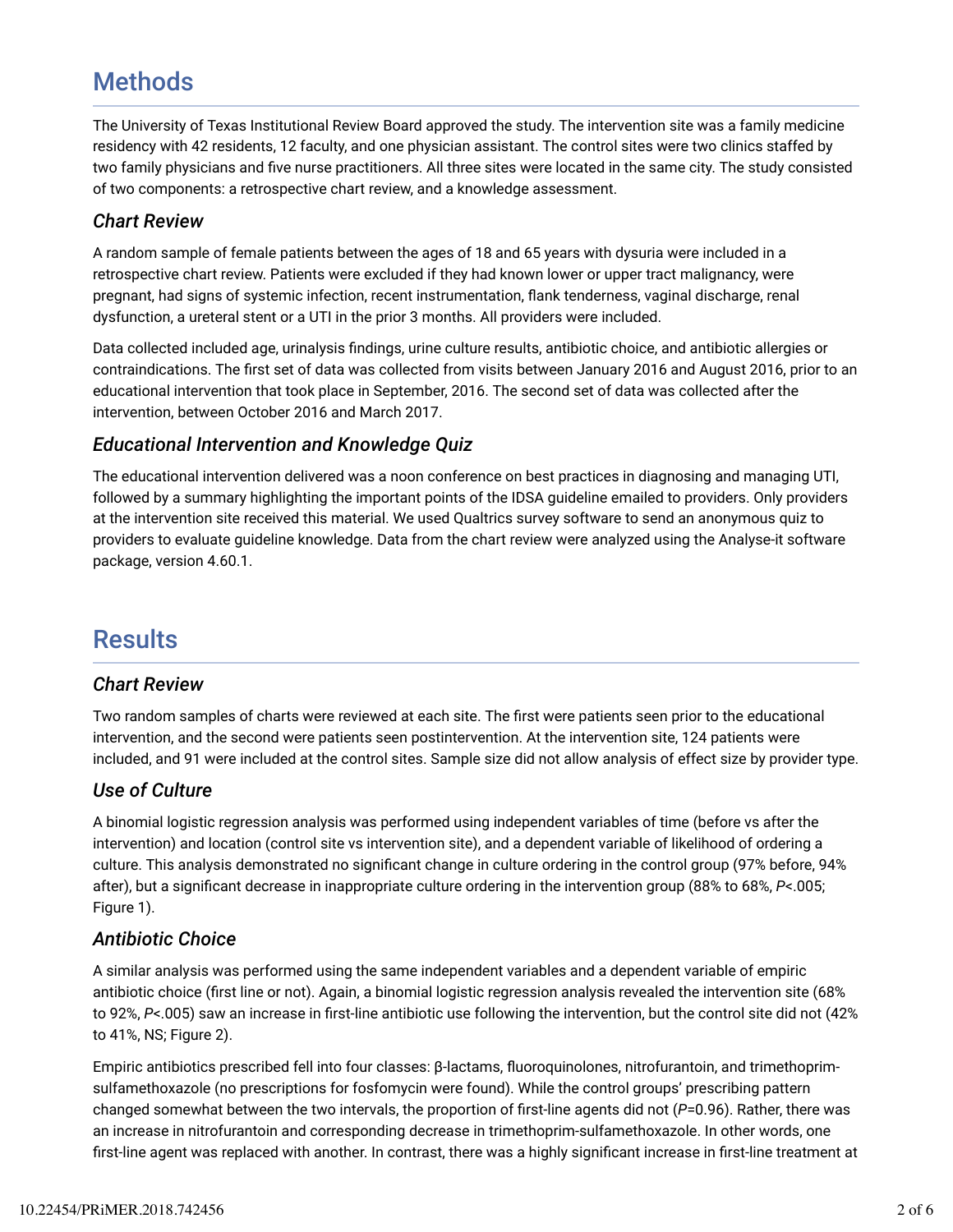the intervention site (P<.005). Here the change reflects a decrease in fluoroquinolones and corresponding increase in nitrofurantoin (Figure 3).

### *Knowledge Quiz*

Forty-one providers completed the knowledge quiz. Seven were from the control sites, and the remainder were from the intervention site. The two groups did not differ in selecting the correct antibiotic for uncomplicated UTI (86% in the control group and 88% in the intervention group,  $\chi^2$  P=.85). The intervention group was significantly better than the control group in recognizing that a culture is not indicated (0% correct for the control group and 62% for the intervention group,  $\chi^2$  P<.005).

### **Conclusions**

The results of this study reveal two important findings. First, a simple educational intervention improved UTI management. Second, providers' knowledge of the guidelines in a hypothetical scenario was better than actual patient care. This suggests that guideline nonadherence is more complex than lack of knowledge.

Although UTI guidelines have been published in several countries, adherence remains low. Multiple studies show overordering cultures and prescribing second-line antibiotics. Compliance rates for ordering preferred antibiotics ranges from 17%-64%, well short of the IDSA goal of 80%. $^{10\text{-}14}$  Barriers include lack of guideline awareness, clinical decision making based on physician beliefs and habits, and cultural norms.<sup>15-17</sup>

Efforts previously reported to improve UTI guideline adherence have been multifaceted and time intensive.<sup>18,19</sup> Using our straightforward intervention of an educational lecture with one follow-up summary email, we showed an absolute increase of 24% in appropriate antibiotic selection. Replicating our inexpensive and simple educational effort may be feasible across a variety of practice settings and diagnoses.

Interventions aimed at improving diagnostic confidence could decrease culture ordering rates. McIsaac and colleagues<sup>20</sup> concluded that a three-item clinical decision aid for women with symptoms of acute cystitis could lead to clinically important reductions in total and unnecessary antibiotic use and culture testing.

Study limitations include data collection at a single site, without a control residency practice to compare our findings (although we did have nonresidency control sites). This leads to uncertainty in ability to generalize results. The knowledge quiz was anonymous; therefore, we are unable to correlate an individual's performance on the quiz with his or her clinical practice. We did not track attendance for the session where the educational information was presented, and don't know which physicians received the training. However, all providers at the intervention site received an electronic summary of the training points. We were not able to separately analyze resident vs faculty changes in practice due to sample size limitations. No ambulatory antibiogram exists in our area, so we do not know the local resistance rates, which would alter guideline recommendations. Finally, the duration of the effect of the educational intervention is unknown.

We have demonstrated efficacy of an educational intervention in conferring adherence to UTI practice guidelines. We have also demonstrated a discordance between physicians' knowledge of managing patients with UTI and actual care. We find it encouraging that a relatively simple educational intervention appeared to lead to significant improvement in patient care. Educational interventions targeted toward areas of knowledge deficits may be an efficient way to improve guideline adherence. A follow-up study looking at the key criteria of guideline adherence for 1 year or more postintervention would help clarify the longevity of practice change.

## Tables and Figures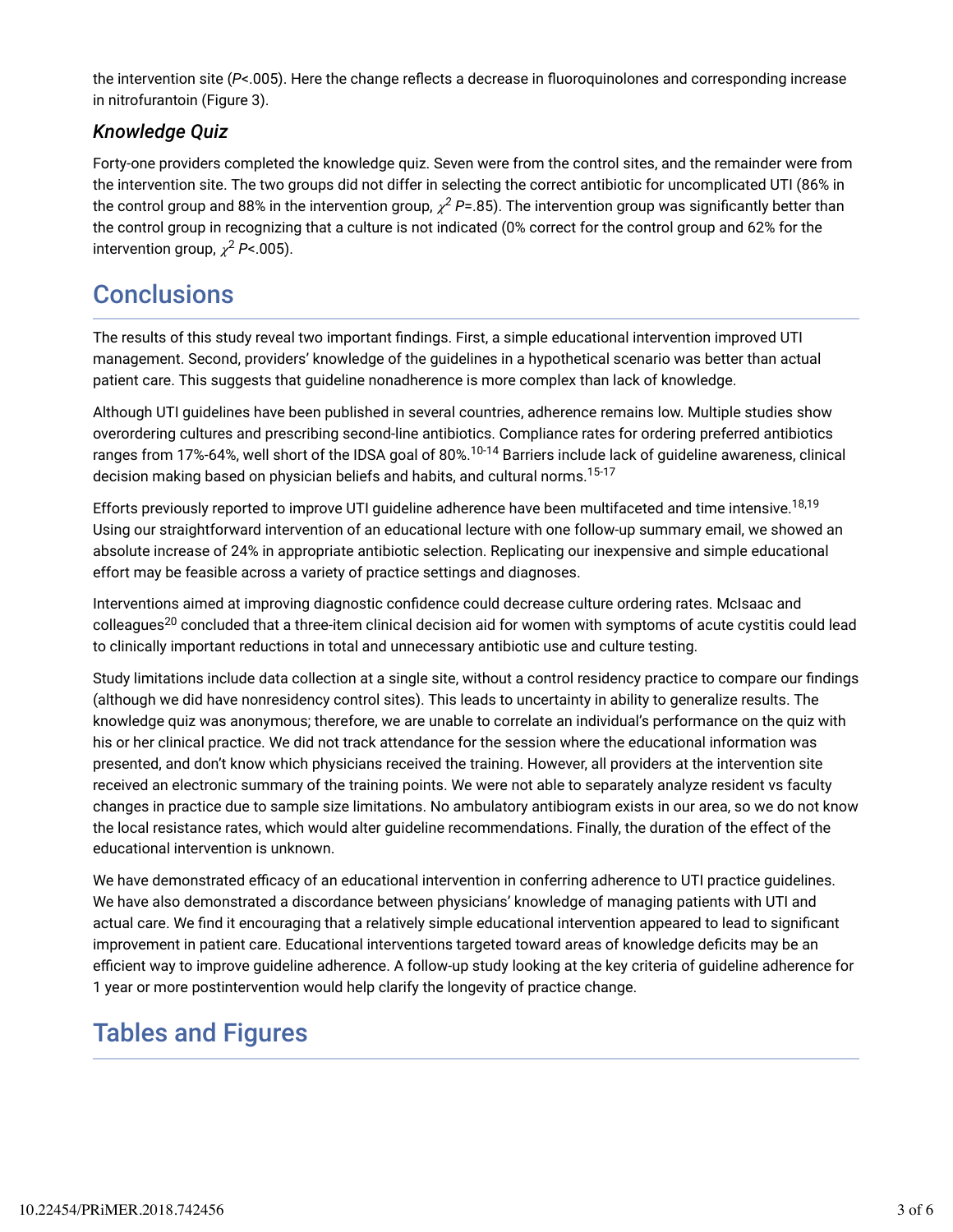# Figure 1: Percent of Patients for Whom No Culture Was Ordered at the<br>Control and Intervention Site, Before and After the Intervention



Figure 2: Percent of Patients Receiving Empiric First-Line Antibiotics at the<br>Control and Intervention Site, Before and After the Intervention

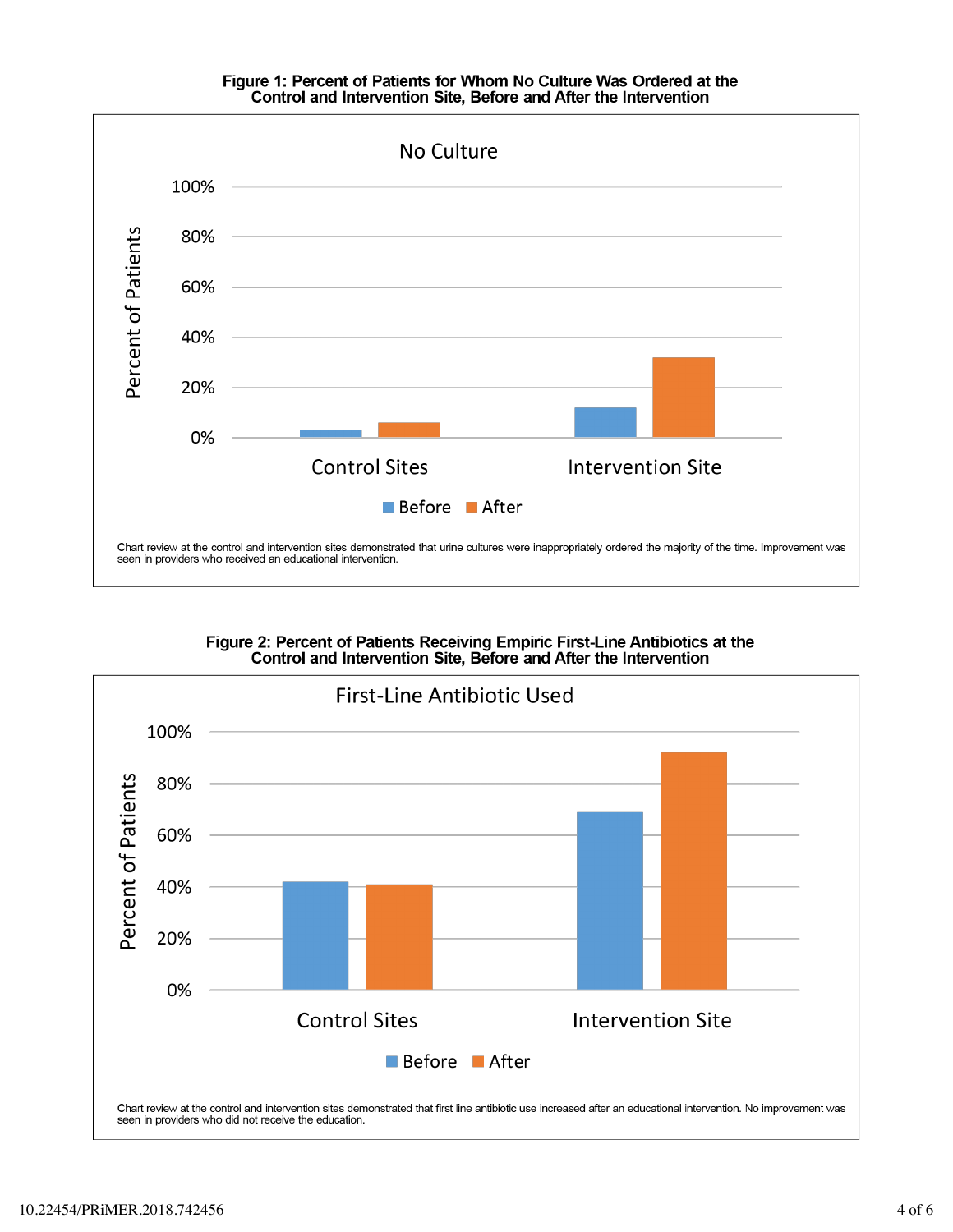

#### Figure 3: Frequency of Antibiotic Choice at the Control and Intervention Sites, Before and After the Intervention

#### Acknowledgments

The authors wish to thank Monica Kalra, DO, for her advice on statistical analysis, and Bich-May Nguyen, MD, for her review and comments on an earlier version of this paper.

### Corresponding Author

David W. Bauer, MD Memorial Family Medicine Residency Program, 14023 Southwest Freeway, Sugar Land, TX 77478. 281-325-4250. Fax: 281-325-4292.

david.bauer@memorialhermann.org

#### **Author Affiliations**

David W. Bauer, MD - Memorial Family Medicine Residency Program, Sugar Land, TX Julie Adkison, PharmD - Memorial Family Medicine Residency Program, Sugar Land, TX Heather Hamilton, MD - Memorial Hermann Medical Group, Houston, TX

#### References

- 1. Gupta K, Hooton TM, Naber KG, et al; Infectious Diseases Society of America; European Society for Microbiology and Infectious Diseases. International clinical practice guidelines for the treatment of acute uncomplicated cystitis and pyelonephritis in women: A 2010 update by the Infectious Diseases Society of America and the European Society for Microbiology and Infectious Diseases. Clin Infect Dis. 2011;52(5):e103 e120. https://doi.org/10.1093/cid/ciq257
- 2. Warren JW, Abrutyn E, Hebel JR, Johnson JR, Schaeffer AJ, Stamm WE; Infectious Diseases Society of America (IDSA). Guidelines for antimicrobial treatment of uncomplicated acute bacterial cystitis and acute